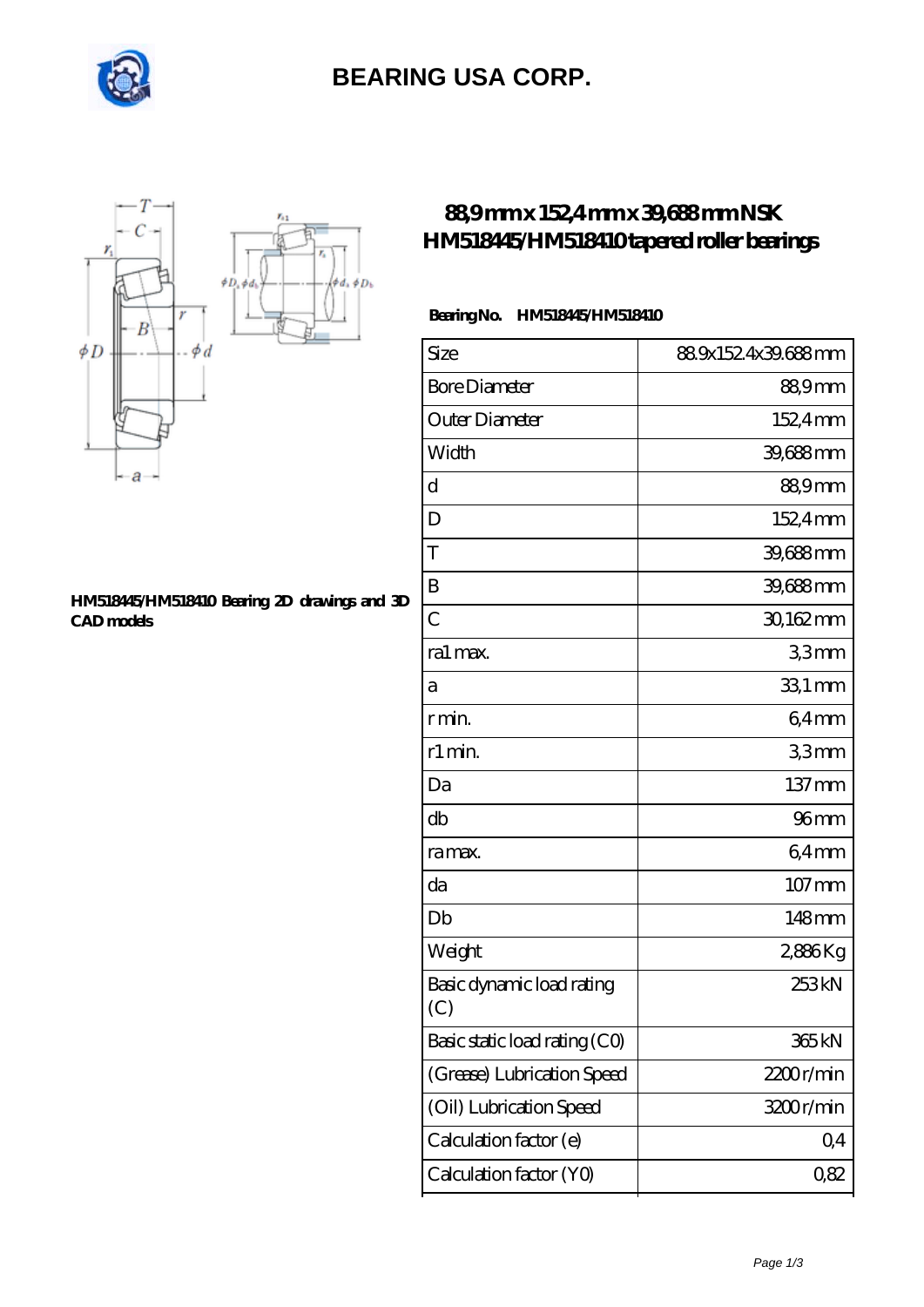

## **[BEARING USA CORP.](https://internationalbonsaiforum.com)**

| LangID          | $\mathbf 1$         |
|-----------------|---------------------|
| ALP23           | $\Omega$            |
| outer r         | 33                  |
| ALP22           | 0                   |
| $D_{-}$         | 1524                |
| ALP21           | 30                  |
| SHOG_yobi       | HM518445R/HM518410R |
| RAr             | 279.894             |
| inner r         | 64                  |
| GRS rpm         | 2200                |
| $D_{-}b$        | 148                 |
| $D_a$           | 137                 |
| DE              | 137.737             |
| <b>SLR</b>      | 285                 |
| Prod_Type3      | TRBSR_ID_A          |
| BETA_           | 1                   |
| ALPHA_          | 15                  |
| SDM             | 121.395             |
| DA1             | 17.501              |
| DA <sub>2</sub> | 15728               |
| hidYobi         | HM518445/HM518410   |
| Y1              | 1.5                 |
| $B_{-}$         | 39.688              |
| Oil rpm         | 3200                |
| hidTable        | ecat_NSTPRI         |
| Y <sub>O</sub>  | 082                 |
| inner ra        | 64                  |
| outer rb        | 33                  |
| CO              | 365                 |
| <b>CUP</b>      | 0.776               |
| $\mathbf e$     | Q <sub>4</sub>      |
| DA              | 16619               |
|                 |                     |